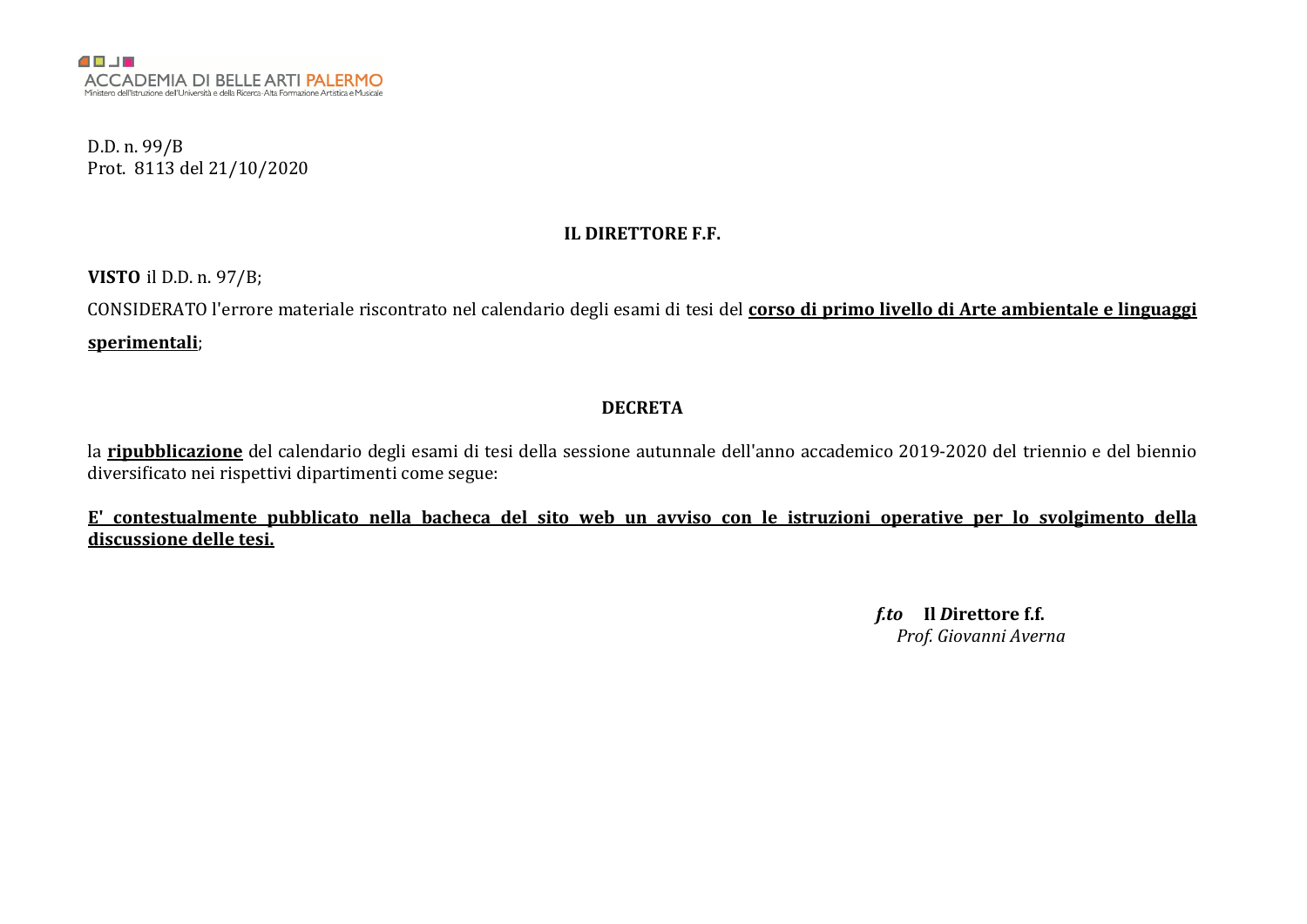

## TESI ANNO ACCADEMICO 2019 - 2020 sessione AUTUNNALE

## DIPARTIMENTO DI ARTI VISIVE

|            |                              |                                   | <b>ARTE AMBIENTALE E LINGUAGGI SPERIMENTALI- TRIENNIO – 26 OTTOBRE 2020 - ORE 8,30 – AULA 5 PALAZZO</b> |        |
|------------|------------------------------|-----------------------------------|---------------------------------------------------------------------------------------------------------|--------|
|            | <b>FERNANDEZ</b>             |                                   |                                                                                                         |        |
| <b>ORA</b> | <b>ALLIEVI</b>               | <b>RELATORE</b>                   | <b>COMMISSIONE</b>                                                                                      | A.R.   |
| 8,30       | <b>SCAGLIONE</b><br>FABRIZIO | Prof. CARMELO<br><b>BONGIORNO</b> | Proff. MAZZARINO (presidente) - BONGIORNO- DIOGUARDI —<br>D'ALESSANDRO - PERSICO                        |        |
| 9.00       | <b>ARGENTO ALESSIA</b>       | Prof.ssa PERSICO ROSA             | Proff. MAZZARINO (presidente) - BATTAGLIA - DIOGUARDI —<br>D'ALESSANDRO - PERSICO                       | $\ast$ |
| 9.30       | LO BUE DAVIDE                | Prof. BATTAGLIA<br><b>MARCO</b>   | Proff. MAZZARINO (presidente) – PERSICO - DIOGUARDI –<br>D'ALESSANDRO - BATTAGLIA                       |        |

|            |                       |                 | <u>ARTE SACRA CONTEMPORANEA - BIENNIO – 26 OTTOBRE 2020 - ORE 10.00 – AULA 5 PALAZZO FERNANDEZ</u> |  |
|------------|-----------------------|-----------------|----------------------------------------------------------------------------------------------------|--|
| <b>ORA</b> | <b>ALLIEVI</b>        | <b>RELATORE</b> | <b>COMMISSIONE</b>                                                                                 |  |
|            |                       |                 |                                                                                                    |  |
|            | 10.00   MESSINA LAURA |                 | Prof. DI PIAZZA FULVIO   Proff. MAZZARINO (presidente) – DIOGUARDI – D'ALESSANDRO –                |  |
|            |                       |                 | PERSICO- DI PIAZZA F.                                                                              |  |
|            | $10.30$ MONTALTO      |                 | Prof. DI PIAZZA FULVIO   Proff. MAZZARINO (presidente) – DIOGUARDI – D'ALESSANDRO –                |  |
|            | VALENTINA             |                 | PERSICO - DI PIAZZA F.                                                                             |  |

|            |                                                    |                                | <b>GRAFICA D'ARTE - TRIENNIO – 26 OTTOBRE 2020 – ORE. 11.00 – AULA 5 PALAZZO FERNANDEZ</b> |   |
|------------|----------------------------------------------------|--------------------------------|--------------------------------------------------------------------------------------------|---|
| <b>ORA</b> | <b>ALLIEVI</b>                                     | <b>RELATORE</b>                | <b>COMMISSIONE</b>                                                                         |   |
|            | $11.00$ MAMBO<br><b>MAYINDA</b><br><b>CAURETTA</b> | Prof. BUFFA<br><b>MARCELLO</b> | Proff. MAZZARINO (presidente) – D'ALESSANDRO – DIOGUARDI – GENNA<br>$-$ BUFFA              | ∗ |
|            | <b>OPHELIE</b>                                     |                                |                                                                                            |   |

|     |                                    |                             | <b>GRAFICA D'ARTE - BIENNIO – 26 OTTOBRE 2020  - ORE 11.30 – AULA 5 PALAZZO FERNANDEZ</b> |  |
|-----|------------------------------------|-----------------------------|-------------------------------------------------------------------------------------------|--|
| ORA | <b>ALLIEVI</b>                     | <b>RELATORE</b>             | <b>COMMISSIONE</b>                                                                        |  |
|     | 11.30 DI PASQUALE<br><b>SERGIO</b> | Prof.ssa GENNA<br>FRANCESCA | Proff. MAZZARINO (presidente) – DIOGUARDI – BUFFA – D'ALESSANDRO<br>- GENNA               |  |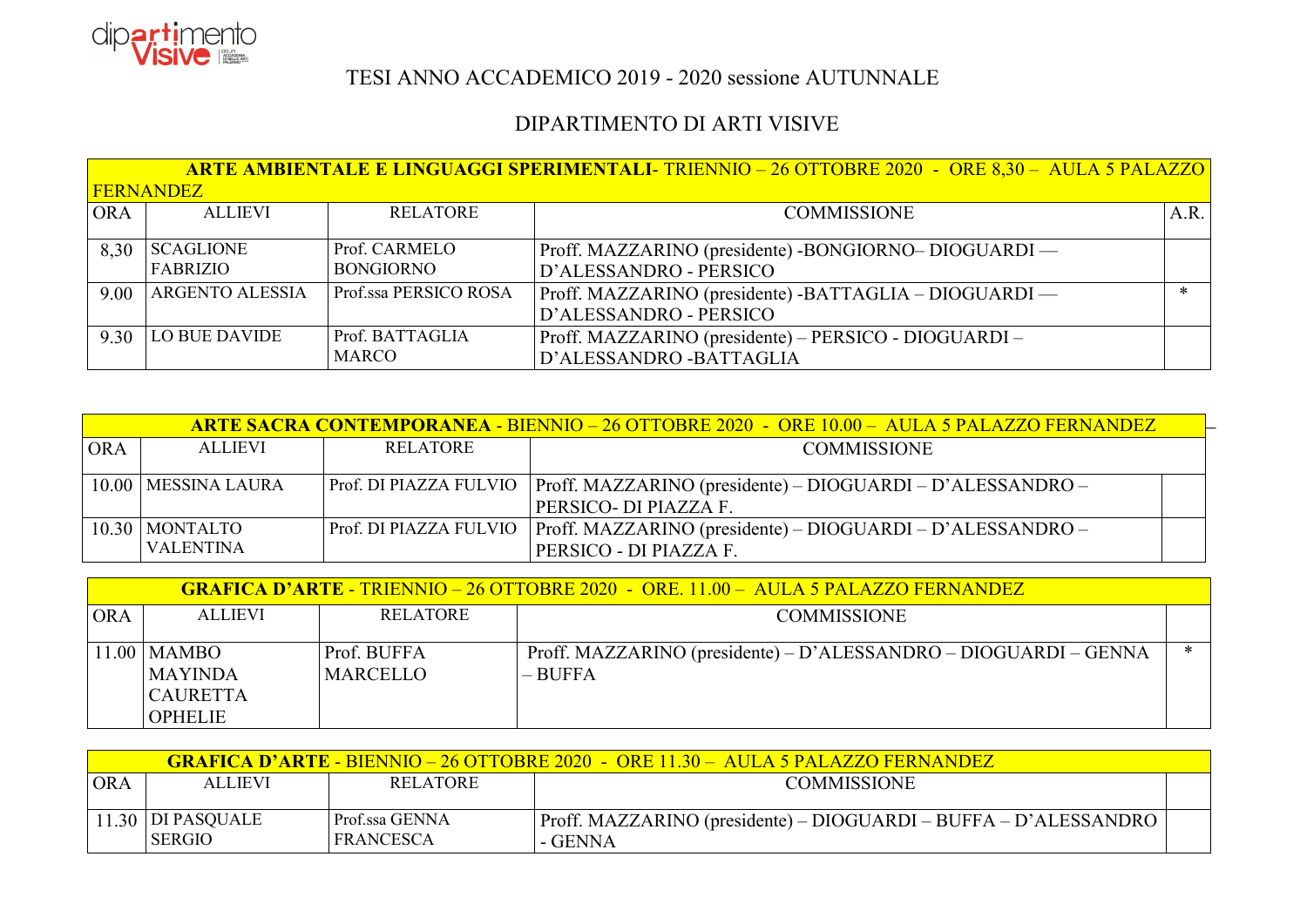|     |                      |                                 | <b>DECORAZIONE – TRIENNIO – 26 OTTOBRE 2020 - ORE 12.00 – AULA 5 PALAZZO FERNANDEZ</b> |  |
|-----|----------------------|---------------------------------|----------------------------------------------------------------------------------------|--|
| ORA | <b>ALLIEVI</b>       | <b>RELATORE</b>                 | <b>COMMISSIONE</b>                                                                     |  |
|     | $12.00$ BALDO SIMONA | Prof. AVERNA<br><b>GIOVANNI</b> | Proff. MAZZARINO (presidente) – DIOGUARDI – ODDO – D'ALESSANDRO<br>- AVERNA            |  |

| <b>DECORAZIONE - BIENNIO – 26 OTTOBRE 2020 - ORE 12.30 – AULA 5 PALAZZO FERNANDEZ</b> |  |                                                                                    |  |
|---------------------------------------------------------------------------------------|--|------------------------------------------------------------------------------------|--|
| $12.30$ AIELLO ALBA                                                                   |  | Prof.ssa ODDO ARIANNA   Proff. MAZZARINO (presidente) – DIOGUARDI – DI PIAZZA F. – |  |
|                                                                                       |  | D'ALESSANDRO - ODDO                                                                |  |
| $13.00$ FIGUCCIA                                                                      |  | Prof.ssa ODDO ARIANNA   Proff. MAZZARINO (presidente) – DIOGUARDI – DI PIAZZA F. – |  |
| <b>FRANCESCO</b>                                                                      |  | D'ALESSANDRO - ODDO                                                                |  |

|       |                        |                         | <b>PITTURA - BIENNIO – 26 OTTOBRE 2020 - ORE. 15.00 – AULA 5 PALAZZO FERNANDEZ</b> |  |
|-------|------------------------|-------------------------|------------------------------------------------------------------------------------|--|
| 15.00 | <b>TAORMINA PIETRO</b> | Prof. DI PIAZZA FULVIO  | Proff. BAZAN (presidente) – ROMANELLI – FALETRA - CIPOLLA - DI                     |  |
|       | <b>DANILO</b>          |                         | PIAZZA F.                                                                          |  |
|       | 15.30 SCALIA LAURA     | Prof. ROMANELLI         | Proff. BAZAN (presidente) - FALETRA M. - DI PIAZZA F. - CIPOLLA -                  |  |
|       |                        | <b>PIERANTONIO</b>      | <b>ROMANELLI</b>                                                                   |  |
| 16.00 | <b>ARENA AURELIO</b>   | PERRICONE ROSARIO       | Proff. BAZAN. (presidente) – ROMANELLI – FALETRA M – DI PIAZZA F.-                 |  |
|       |                        |                         | <b>PERRICONE</b>                                                                   |  |
| 16.30 | <b>AGNELLO DIMITRI</b> | <b>FALETRA MARCELLO</b> | Proff. BAZAN (presidente) - DI PIAZZA F. - ROMANELLI - CIPOLLA -                   |  |
|       |                        |                         | <b>FALETRA-</b>                                                                    |  |
|       | 17.00 CUPPARI LAURA    | Prof. BAZAN             | Proff. DI PIAZZA F. (presidente) – ROMANELLI – CIPOLLA - FALETRA -                 |  |
|       |                        | <b>ALESSANDRO</b>       | <b>BAZAN</b>                                                                       |  |
|       | $17.30$   MARINO       | Prof. BAZAN             | Proff. DI PIAZZA F. (presidente) – ROMANELLI – CIPOLLA – FALETRA -                 |  |
|       | <b>ELISABETTA</b>      | <b>ALESSANDRO</b>       | <b>BAZAN</b>                                                                       |  |

|            | <b>PITTURA - TRIENNIO – 27 OTTOBRE 2020 - ORE 9.00 – Aula 5 Palazzo Fernandez</b> |                       |                                                                         |
|------------|-----------------------------------------------------------------------------------|-----------------------|-------------------------------------------------------------------------|
|            | <b>ALLIEVI</b>                                                                    | <b>RELATORE</b>       | <b>COMMISSIONE</b>                                                      |
| <b>ORA</b> |                                                                                   |                       |                                                                         |
|            | $\mid$ 09.00 $\mid$ DI LIBERTO                                                    | Prof.ssa FILIPPELLO   | Proff. DE FILIPPI - (presidente) – BAZAN – DE GRANDI – GALEGATI –       |
|            | <b>GIORGIA</b>                                                                    | <b>GIOVANNA</b>       | <b>FILIPPELLO</b>                                                       |
| 9.30       | D'INDIA MAYA                                                                      | <b>Prof. MARCELLO</b> | Proff. DE FILIPPI - (presidente) – BAZAN – DE GRANDI – GALEGATI – BUFFA |
|            | <b>CELESTE</b>                                                                    | <b>BUFFA</b>          |                                                                         |
|            | 10.00 GIAMBRONE                                                                   | Prof. DI PIAZZA       | Proff. DE FILIPPI - (presidente) – BAZAN – DE GRANDI – GALEGATI – DI    |
|            | <b>MARTINA</b>                                                                    | <b>FULVIO</b>         | PIAZZA F.                                                               |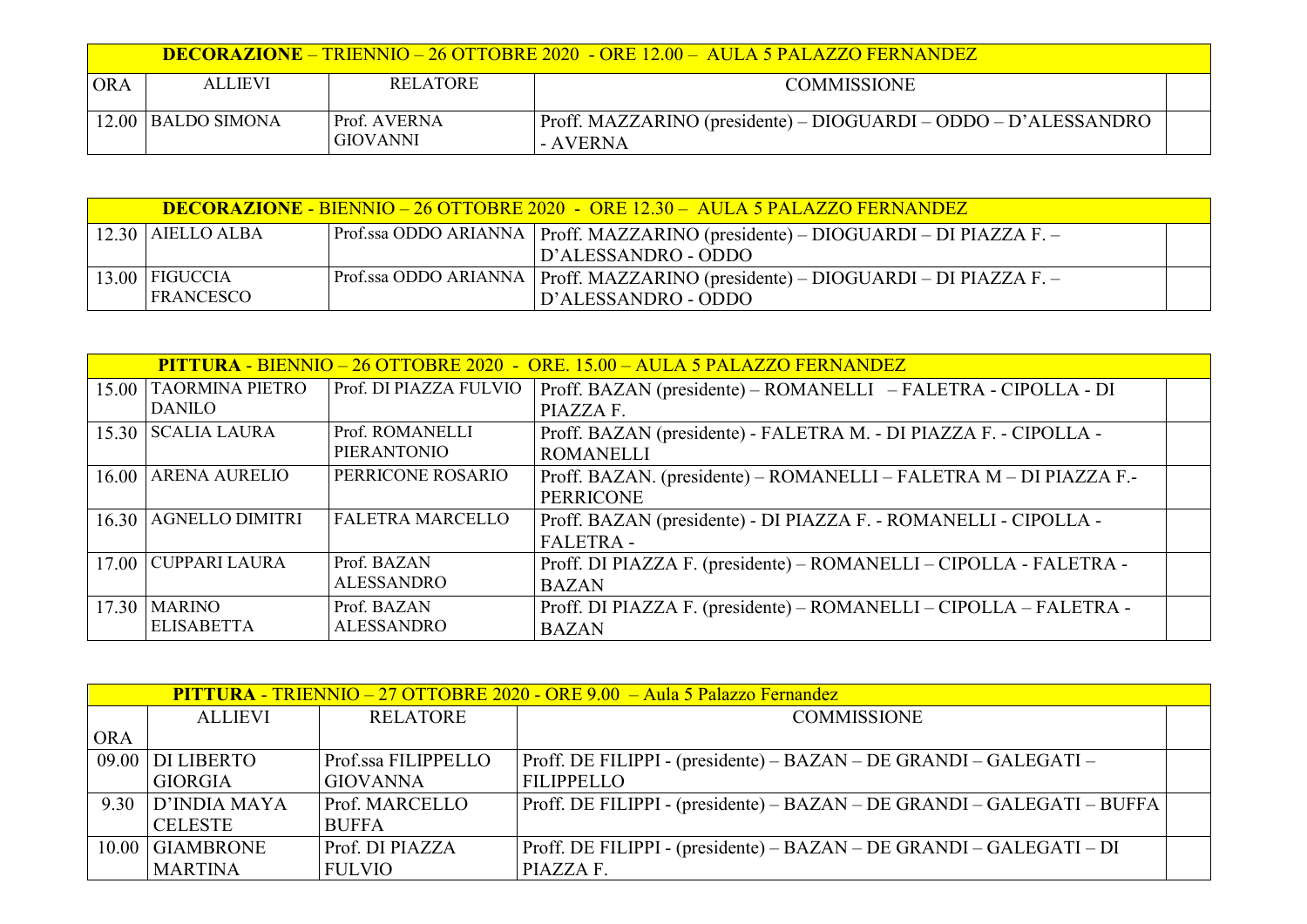| 10.30      | <b>POLIZZI SARA</b> | Prof. DI PIAZZA        | Proff. DE FILIPPI - (presidente) – BAZAN – DE GRANDI – GALEGATI – DI                 |  |
|------------|---------------------|------------------------|--------------------------------------------------------------------------------------|--|
|            |                     | <b>FULVIO</b>          | PIAZZA F.                                                                            |  |
|            | 11.00 CONTICELLI    | Prof. GERMANA'         | Proff. DE FILIPPI - (presidente) – BAZAN – DE GRANDI – GALEGATI –                    |  |
|            | <b>LUIGI</b>        | <b>BOZZA GIANCARLO</b> | <b>GERMANÀ</b>                                                                       |  |
|            | $11.30$ SGARLATA    | Prof.ssa ODDO          | Proff. DE FILIPPI - (presidente) – BAZAN – DE GRANDI – GALEGATI – ODDO               |  |
|            | <b>NOEMI</b>        | <b>ARIANNA</b>         |                                                                                      |  |
| 12.00      | <b>TETAMO</b>       | Prof.ssa PECORAINO     | Proff. DE FILIPPI - (presidente) – BAZAN – DE GRANDI – GALEGATI –                    |  |
|            | <b>VALENTINA</b>    | <b>GIUSEPPINA</b>      | PECORAINO G.                                                                         |  |
|            |                     |                        | <b>SCULTURA - TRIENNIO</b> $-27$ OTTOBRE 2020 - ORE 12.30 - AULA 5 Palazzo Fernandez |  |
| <b>ORA</b> | <b>ALLIEVI</b>      | <b>RELATORE</b>        | <b>COMMISSIONE</b>                                                                   |  |
|            |                     |                        |                                                                                      |  |
| 12.30      | <b>ALFANO</b>       | Prof. AVERNA           | Proff. FRANZELLA (presidente) – RIZZO – ALBANO F. -- AGNELLO G. -                    |  |
|            | <b>MARIASHAROL</b>  | <b>GIOVANNI</b>        | <b>AVERNA</b>                                                                        |  |
| 13.00      | <b>BONFANTE</b>     | Prof. AGNELLO          | Proff. FRANZELLA (presidente) – RIZZO – ALBANO F. - AVERNA -                         |  |
|            | <b>VINCENZO</b>     | <b>GIUSEPPE</b>        | <b>AGNELLO G.</b>                                                                    |  |
| 13.30      | <b>MANNA</b>        | Prof. FRANZELLA        | Proff. AGNELLO G. (presidente) – RIZZO – ALBANO F. – AVERNA -                        |  |
|            | <b>ROBERTO</b>      | <b>DANIELE</b>         | <b>FRANZELLA</b>                                                                     |  |

|      |                |                      | <b>SCULTURA - BIENNIO – 27 OTTOBRE 2020 - ORE. 14.00 – AULA 5 PALAZZO FERNANDEZ</b> |  |
|------|----------------|----------------------|-------------------------------------------------------------------------------------|--|
| ORA  | <b>ALLIEVI</b> | <b>RELATORE</b>      | <b>COMMISSIONE</b>                                                                  |  |
|      |                |                      |                                                                                     |  |
| 0.41 | LISCIANDRELLO  | l Prof.ssa DI PIAZZA | Proff. FRANZELLA -(presidente)- RIZZO – AGNELLO G.- AVERNA - DI                     |  |
|      | EMANUELE       | <b>GIANNA</b>        | PIAZZA G.                                                                           |  |

|       | <b>PROFESSORI SUPPLENTI</b>  |
|-------|------------------------------|
| 26.10 | <b>Prof. Carlo Lo Biundo</b> |
|       | 27.10 Prof. Sergio Aquila    |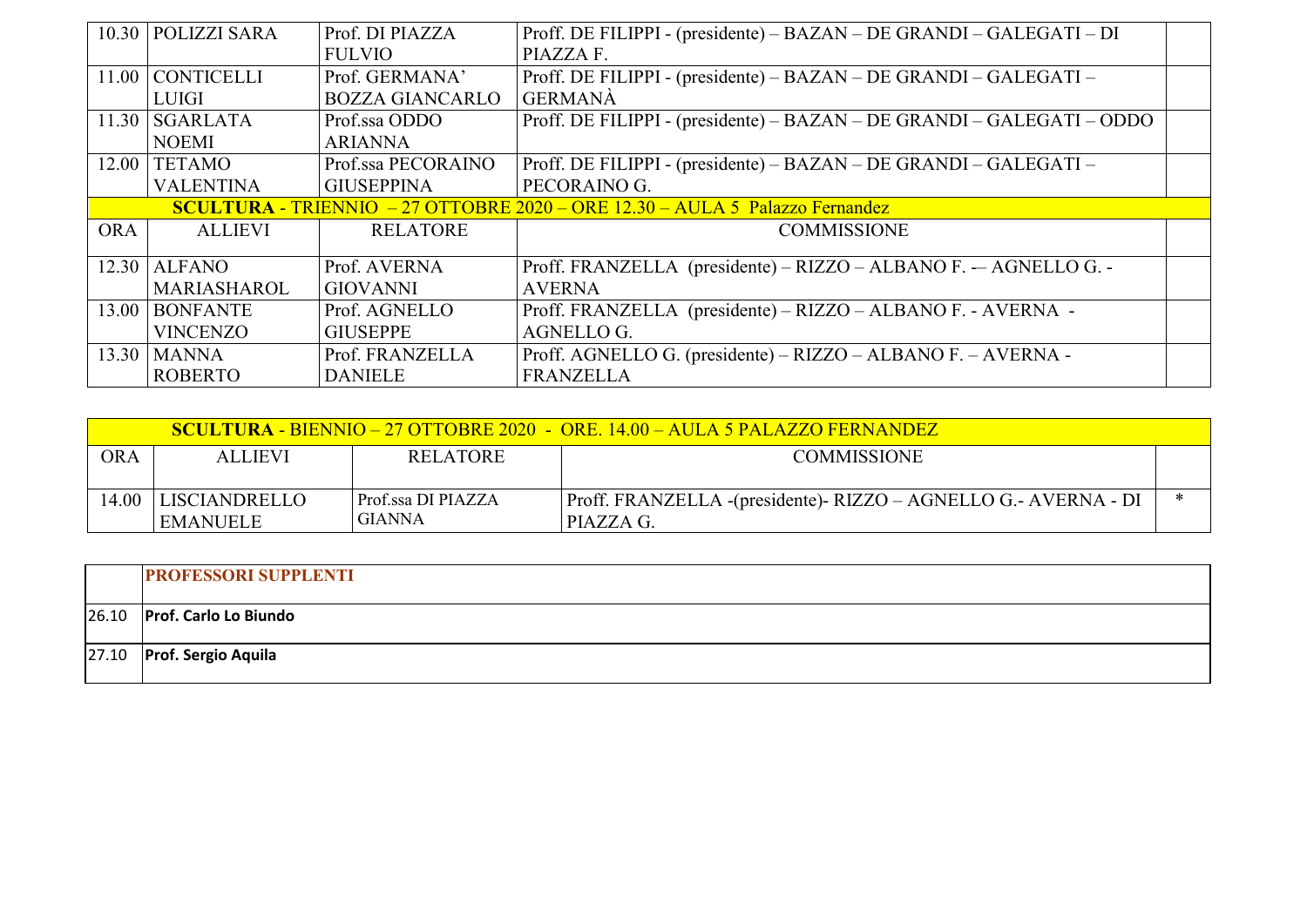|               | חנםם<br><b>DIPARTIMENTO</b><br>ACCADEMIA<br>DI BELLE ARTI<br>DI PROGETTAZIONE |                           |                                                                     |
|---------------|-------------------------------------------------------------------------------|---------------------------|---------------------------------------------------------------------|
|               | <b>GRAPHIC DESIGN - COMUNICAZIONE D'IMPRESA</b>                               |                           | <b>AULA</b><br><b>BIENNIO</b><br>26/10/2020 ore 9.00                |
| <b>Orario</b> | <b>Allievo</b>                                                                | <b>Relatore</b>           | <b>MAGNA</b><br><b>Commissione</b>                                  |
| 9.00          | <b>GUARDINO GIUSEPPE</b>                                                      | Prof. Giovanni Zuccarello | Proff. SCALIA (Presidente), ZUCCARELLO, BUCALOSSI, MANCUSO, CONSOLE |
| 9.30          | <b>SAVALLI SIMONA</b>                                                         | Prof. Giovanni Zuccarello | Proff. SCALIA (Presidente), ZUCCARELLO, BUCALOSSI, MANCUSO, CONSOLE |
| 10,00         | <b>GULLI' GIULIA</b>                                                          | Prof. Marco Castagna      | Proff. SCALIA (Presidente), CASTAGNA, BUCALOSSI, MANCUSO, CONSOLE   |
|               | <b>DESIGN GRAFICO</b>                                                         | <b>TRIENNIO</b>           | <b>AULA MAGNA</b><br>26/10/2020 ore 10.00                           |
|               |                                                                               |                           |                                                                     |
| <b>Orario</b> | <b>Allievo</b>                                                                | <b>Relatore</b>           | <b>Commissione</b>                                                  |
| 10.00         | <b>RASO ROSA MARIA</b>                                                        | Prof. Marco Castagna      | Proff. SCALIA (Presidente), CASTAGNA, BUCALOSSI, MANCUSO, CONSOLE   |
| 10.30         | <b>RUGGIRELLO GIOVANNI BATTISTA</b>                                           | Prof. M. Donata Napoli    | Proff. SCALIA (Presidente), D. NAPOLI, BUCALOSSI, MANCUSO, CONSOLE  |
| 11.00         | <b>CACCIATORE VIRGINIA</b>                                                    | Prof. Luigi Amato         | Proff. MANCUSO (Presidente), AMATO, BUCALOSSI, CONSOLE, SCALIA      |
| 11.30         | <b>CANNARELLA MATTIA PIO</b>                                                  | Prof. Sandro Scalia       | Proff. MANCUSO (Presidente) SCALIA, BUCALOSSI, CONSOLE, LUPO        |
| 12.00         | <b>GERACI SALVATORE</b>                                                       | Prof. Sandro Scalia       | Proff. MANCUSO (Presidente), SCALIA, BUCALOSSI, CONSOLE, LUPO       |
| 12.30         | <b>ZARBA FRANCESCA RITA</b>                                                   | Prof. Sandro Scalia       | Proff. MANCUSO (Presidente), SCALIA, BUCALOSSI, CONSOLE, LUPO       |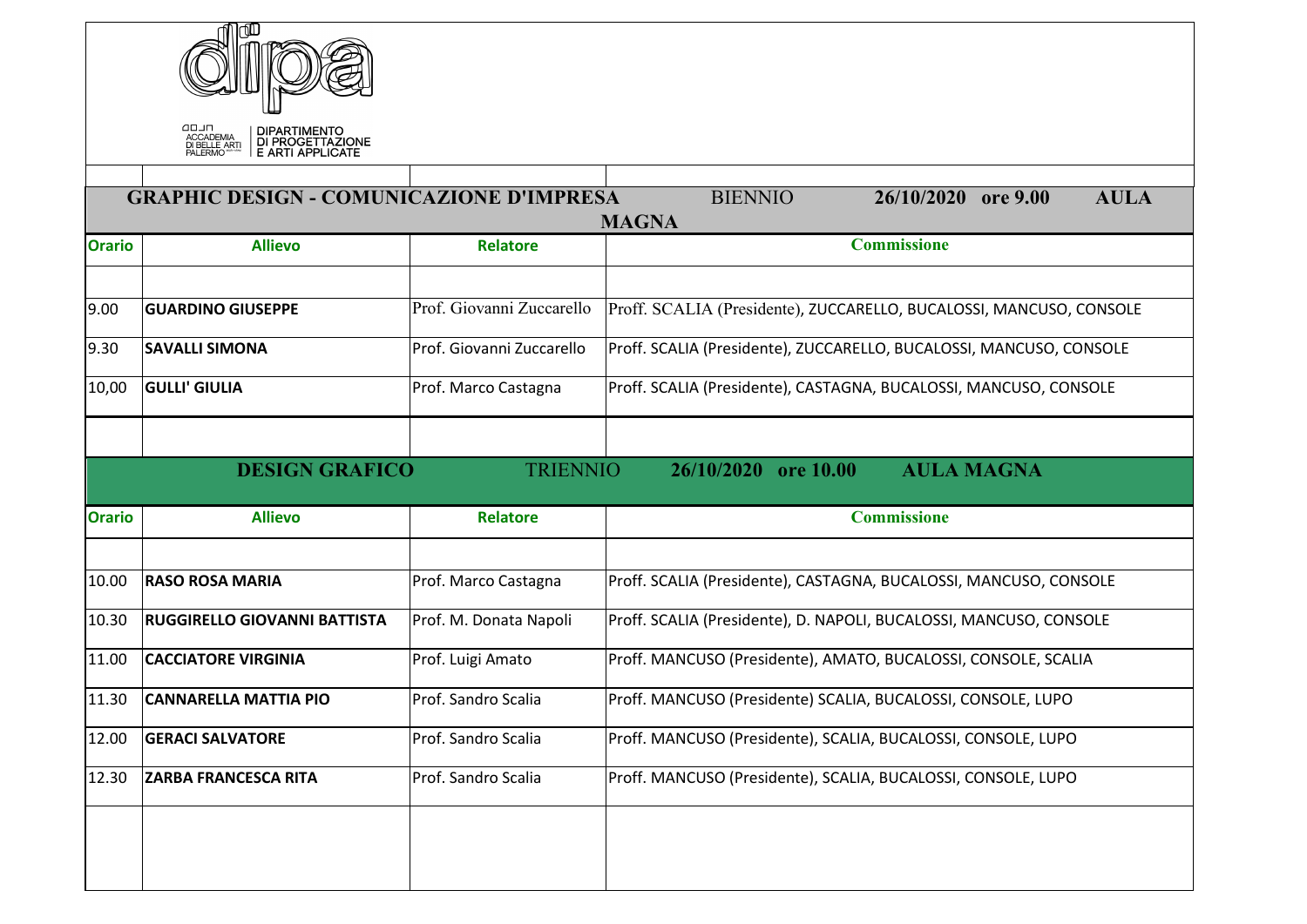|               | PROGETTAZIONE DELLA MODA           |                         | <b>TRIENNIO</b><br><b>AULA MAGNA</b><br>26/10/2020 ore 15.00             |
|---------------|------------------------------------|-------------------------|--------------------------------------------------------------------------|
| <b>Orario</b> | <b>Allievo</b>                     | <b>Relatore</b>         | <b>Commissione</b>                                                       |
|               |                                    |                         |                                                                          |
| 15.00         | <b>CASTELLI NOEMI</b>              | Prof. Sergio Daricello  | Proff. M. PECORAINO (Presidente), DARICELLO, CRISPOLTI, PAPALEO, PAUSIG  |
| 15.30         | <b>GIRGENTI GIOVANNI</b>           | Prof. Sergio Daricello  | Proff. M. PECORAINO (Presidente), DARICELLO, CRISPOLTI, PAPALEO, PAUSIG  |
| 16.00         | <b>GIULIO MARZIA</b>               | Prof. Sergio Daricello  | Proff. M. PECORAINO (Presidente), DARICELLO, CRISPOLTI, PAPALEO, PAUSIG  |
| 16.30         | <b>GIUNTA ADRIANA</b>              | Prof. Sergio Daricello  | Proff. M. PECORAINO (Presidente), DARICELLO, CRISPOLTI, PAPALEO, PAUSIG  |
| 17.00         | MAGRI' GABRIELLA                   | Prof. Sergio Daricello  | Proff. M. PECORAINO (Presidente), DARICELLO, CRISPOLTI, PAPALEO, PAUSIG  |
| 17.30         | <b>PUMILIA MARIA</b>               | Prof. Sergio Daricello  | Proff. M. PECORAINO (Presidente), DARICELLO, CRISPOLTI, PAPALEO, PAUSIG  |
|               |                                    |                         |                                                                          |
|               | PROGETTAZIONE DELLA MODA           |                         | <b>AULA MAGNA</b><br><b>TRIENNIO</b><br>27/10/2020 ore 9.00              |
| <b>Orario</b> | <b>Allievo</b>                     | <b>Relatore</b>         | <b>Commissione</b>                                                       |
| 9.00          | <b>AMICO CHIARA</b>                | Prof. Marcello Carriero | Proff. I.AGNELLO (Presidente), CARRIERO, AGOSTA, M. PECORAINO, GERMANA'  |
| 9.30          | <b>CARDELLA ANTONINO</b>           | Prof. Giancarlo Germanà | Proff. I. AGNELLO (Presidente), GERMANA', AGOSTA, CARRIERO, M. PECORAINO |
| 10.00         | <b>SPARACIO GIUSI</b>              | Prof. Giancarlo Germanà | Proff. I. AGNELLO (Presidente), GERMANA', AGOSTA, CARRIERO, M. PECORAINO |
| 10.30         | LEVANTINO FLORIANA                 | Prof. Ivan Agnello      | Proff. CARRIERO (Presidente), I. AGNELLO, AGOSTA, M. PECORAINO, PAUSIG   |
| 11.00         | <b>PIZZO ANDREA</b>                | Prof. Sergio Pausig     | Proff. CARRIERO (Presidente), PAUSIG, AGOSTA, I. AGNELLO, M. PECORAINO   |
| 11.30         | <b>ZAFFUTO LEONARDO</b>            | Prof. Martina Pecoraino | Proff. CARRIERO (Presidente), M. PECORAINO, I. AGNELLO, AGOSTA, PAUSIG   |
| 12.00         | <b>SALOMONE DONGARRA' VITTORIA</b> | Prof. Francesca Pipi    | Proff. CARRIERO (Presidente), PIPI, AGOSTA, PAUSIG, M. PECORAINO         |
|               |                                    |                         |                                                                          |
|               |                                    |                         |                                                                          |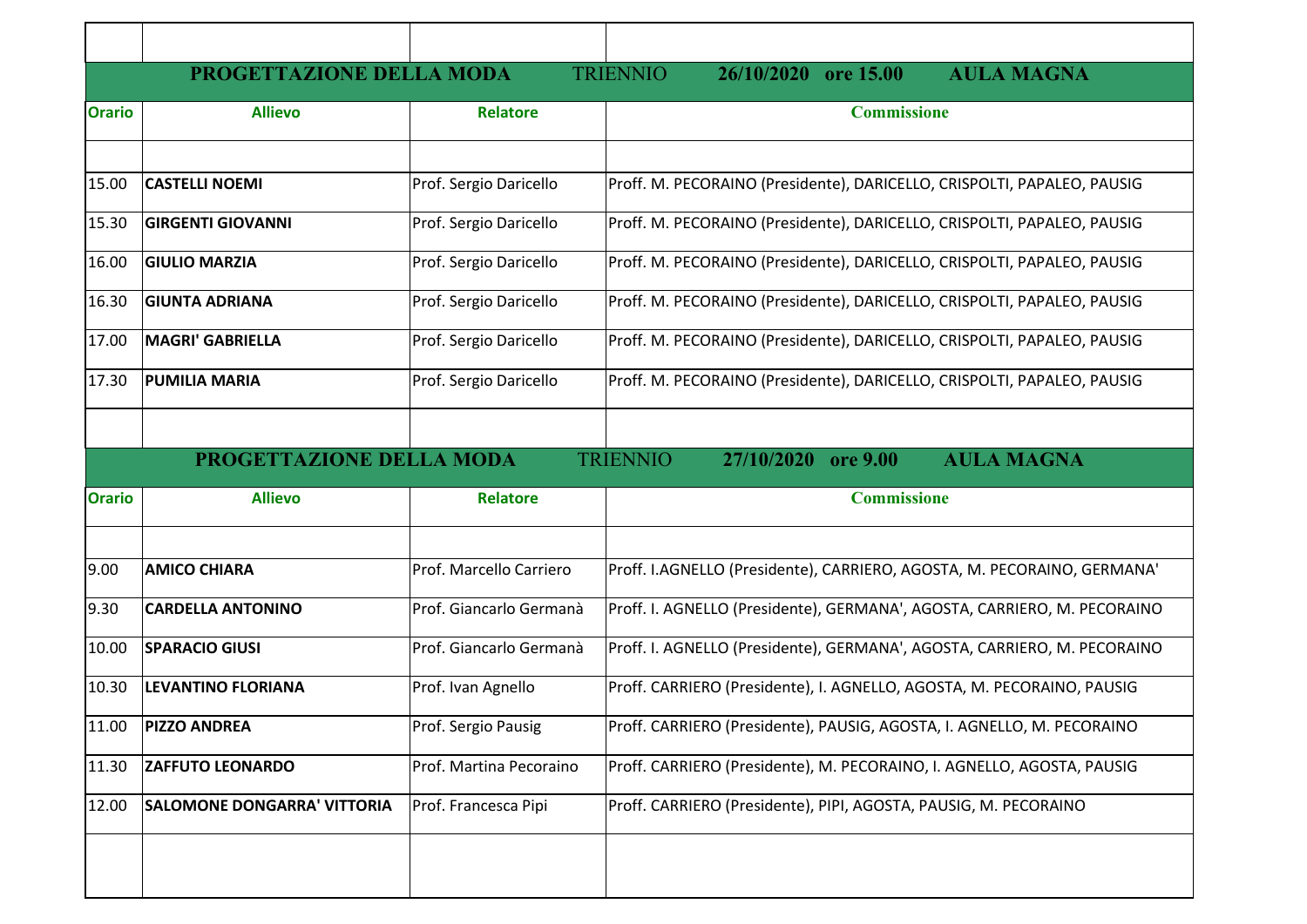|               | <b>DESIGN GRAFICO</b>          | <b>TRIENNIO</b>       | <b>AULA MAGNA</b><br>27/10/2020 ore 15.00                               |
|---------------|--------------------------------|-----------------------|-------------------------------------------------------------------------|
| <b>Orario</b> | <b>Allievo</b>                 | <b>Relatore</b>       | <b>Commissione</b>                                                      |
|               |                                |                       |                                                                         |
| 15.00         | <b>CREMONE ALESSANDRA</b>      | Prof. Donato Faruolo  | Proff. G. DI PIAZZA (Presidente), FARUOLO, GALASSO, GRISTINA, BUCALOSSI |
| 15.30         | <b>D'AGOSTINO NICOLA</b>       | Prof. Renato Galasso  | Proff. G. DI PIAZZA (Presidente), GALASSO, GRISTINA, BUCALOSSI, SCALIA  |
| 16.00         | <b>LIPARI ANTONIO</b>          | Prof. Donato Faruolo  | Proff. G. DI PIAZZA (Presidente), FARUOLO, GALASSO, GRISTINA, BUCALOSSI |
| 16.30         | <b>SAPIENZA BENEDETTA</b>      | Prof. Renato Galasso  | Proff. G. DI PIAZZA (Presidente), GALASSO, GRISTINA, BUCALOSSI, SCALIA  |
| 17.00         | <b>VITALE LUCA</b>             | Prof. Fausto Gristina | Proff. G. DI PIAZZA (Presidente), GRISTINA, GALASSO, BUCALOSSI, SCALIA  |
|               | <b>FUMETTO E ILLUSTRAZIONE</b> |                       | <b>TRIENNIO</b><br><b>AULA MAGNA</b><br>28/10/2020<br><b>ore 9.00</b>   |
|               |                                |                       |                                                                         |
| <b>Orario</b> | <b>Allievo</b>                 | <b>Relatore</b>       | <b>Commissione</b>                                                      |
| 9.00          | <b>BAIAMONTE NADIA</b>         | Prof. Leandra La Rosa | Proff. GALASSO (Presidente), LA ROSA, CARRATELLO, CONSOLE, AGOSTA       |
| 9.30          | <b>CAROLLO VIVIANA</b>         | Prof. Emanuele Gizzi  | Proff. GALASSO (Presidente), GIZZI, CARRATELLO, CONSOLE, AGOSTA         |
| 10.00         | <b>DI STEFANO ANDREA</b>       | Prof. Leandra La Rosa | Proff. GALASSO (Presidente), LA ROSA, CARRATELLO, CONSOLE, AGOSTA       |
| 10.30         | <b>INCONTRERA SALVATORE</b>    | Prof. Renato Galasso  | Proff. CONSOLE (Presidente), GALASSO, CARRATELLO, AGOSTA, CASSIA        |
| 11.00         | MANISCALCO ANDREA SAMANTHA     | Prof. Emanuele Gizzi  | Proff. GALASSO (Presidente), GIZZI, CASSIA, CONTE, LUPO                 |
| 11.30         | <b>PERRONE VALENTINA</b>       | Prof. Emanuele Gizzi  | Proff. GALASSO (Presidente), GIZZI, CASSIA, CONTE, LUPO                 |
| 12.00         | <b>PONENTE MARTINA</b>         | Prof. Leandra La Rosa | Proff. GALASSO (Presidente), LA ROSA, CASSIA, CONTE, LUPO               |
| 12.30         | <b>TERRANOVA GIULIA</b>        | Prof. Leandra La Rosa | Proff. GALASSO (Presidente), LA ROSA, CASSIA, CONTE, LUPO               |
|               |                                |                       |                                                                         |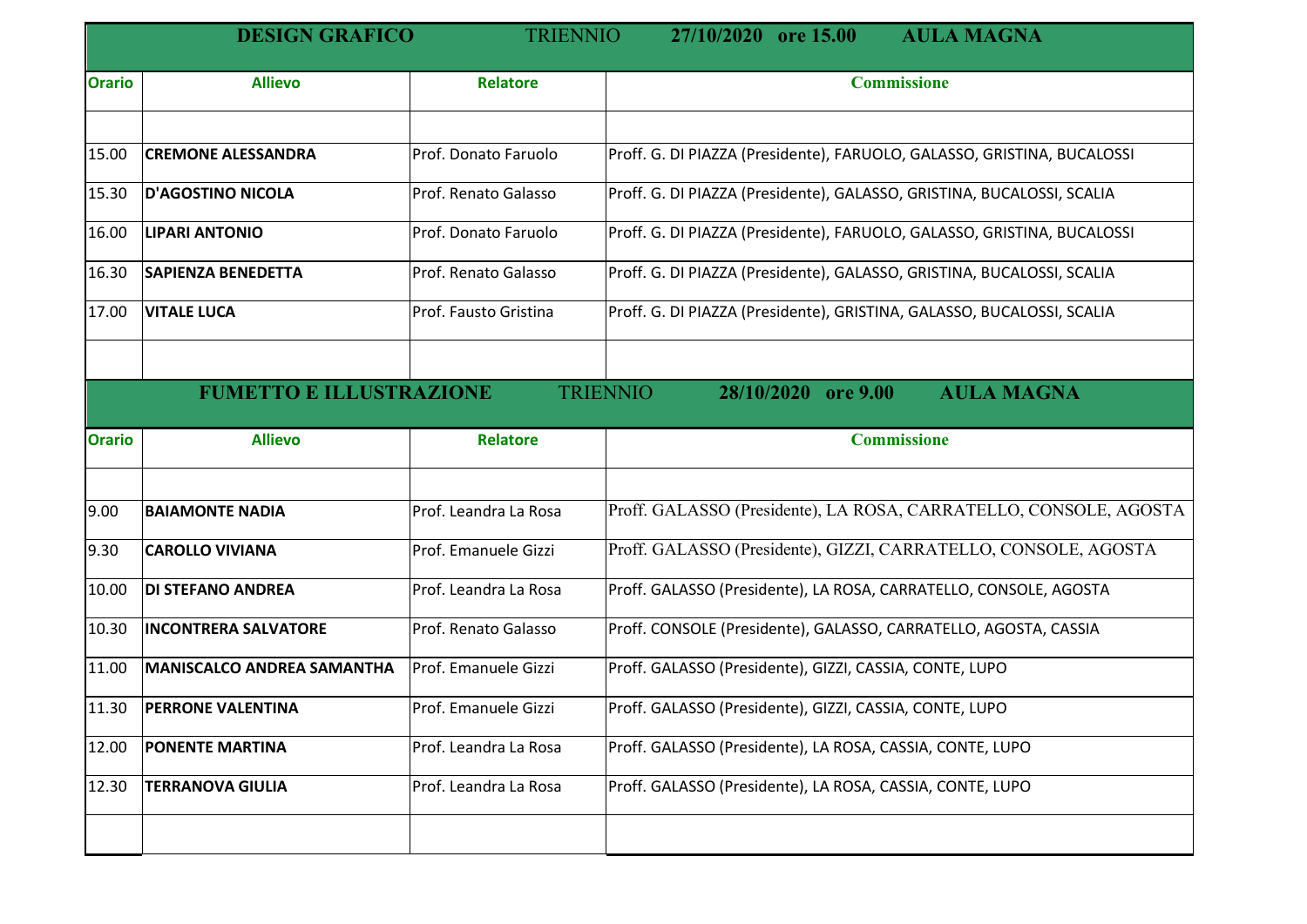|               | <b>SCENOGRAFIA</b>             | <b>TRIENNIO</b>         | <b>AULA MAGNA</b><br>28/10/2020 ore 15.00                           |
|---------------|--------------------------------|-------------------------|---------------------------------------------------------------------|
| <b>Orario</b> | <b>Allievo</b>                 | <b>Relatore</b>         | <b>Commissione</b>                                                  |
| 15.00         | <b>BONCIMINO ALESSIA</b>       | Prof. Giancarlo Germanà | Proff. CASSIA (Presidente), GERMANA', CARRATELLO, CONTE, LUPO       |
| 15.30         | <b>DI NAPOLI FRANCESCA</b>     | Prof. Giancarlo Germanà | Proff. CASSIA (Presidente), GERMANA', CARRATELLO, CONTE, LUPO       |
| 16.00         | <b>FRITTITTA FEDERICA</b>      | Prof. Ivan Agnello      | Proff. CASSIA (Presidente), I. AGNELLO, CARRATELLO, CONTE, LUPO     |
|               | <b>AUDIOVIDEO E MULTIMEDIA</b> |                         | <b>AULA MAGNA</b><br><b>TRIENNIO</b><br>29/10/2020 ore 9.00         |
| <b>Orario</b> | <b>Allievo</b>                 | <b>Relatore</b>         | <b>Commissione</b>                                                  |
| 9.00          | <b>GELARDI MARIACRISTINA</b>   | Prof. Sandro Scalia     | Proff. MALLEO (Presidente), SCALIA, NAPOLI, RANIERI, CARRIERO       |
| 9.30          | <b>RIZZA ROSSANA</b>           | Prof. Sandro Scalia     | Proff. MALLEO (Presidente), SCALIA, NAPOLI, RANIERI, CARRIERO       |
| 10.00         | <b>GAMBINO SAMUELE</b>         | Prof. M. Donata Napoli  | Proff. MALLEO (Presidente), NAPOLI, RANIERI, SCALIA, CARRIERO       |
| 10.30         | <b>MERENDINO MARIA CHIARA</b>  | Prof. M. Donata Napoli  | Proff. MALLEO (Presidente), NAPOLI, RANIERI, SCALIA, CARRIERO       |
| 11.00         | <b>AIELLO GABRIELE</b>         | Prof. Danilo Romancino  | Proff. MALLEO (Presidente), BATTAGLIA, NAPOLI, PULVIRENTI, CARRIERO |
| 11.30         | <b>BUSCAINO ANDREA</b>         | Prof. Marco Battaglia   | Proff. NAPOLI (Presidente), BATTAGLIA, MALLEO, PULVIRENTI, CARRIERO |
| 12.00         | <b>RESTIFO GIUSEPPINA</b>      | Prof. Marco Battaglia   | Proff. NAPOLI (Presidente), BATTAGLIA, MALLEO, PULVIRENTI, CARRIERO |
| 12.30         | <b>COVELLO CHIARA</b>          | Prof. Luca Pulvirenti   | Proff. NAPOLI (Presidente), PULVIRENTI, BATTAGLIA, CARRIERO, MALLEO |
| 13.00         | <b>NAPOLI TIZIANA</b>          | Prof. Marco Battaglia   | Proff. NAPOLI (Presidente), BATTAGLIA, CARRIERO, MALLEO, PULVIRENTI |
| 13.30         | <b>PIREDDA MARTINA</b>         | Prof. Luca Pulvirenti   | Proff. NAPOLI (Presidente), PULVIRENTI, BATTAGLIA, CARRIERO, MALLEO |
|               |                                |                         |                                                                     |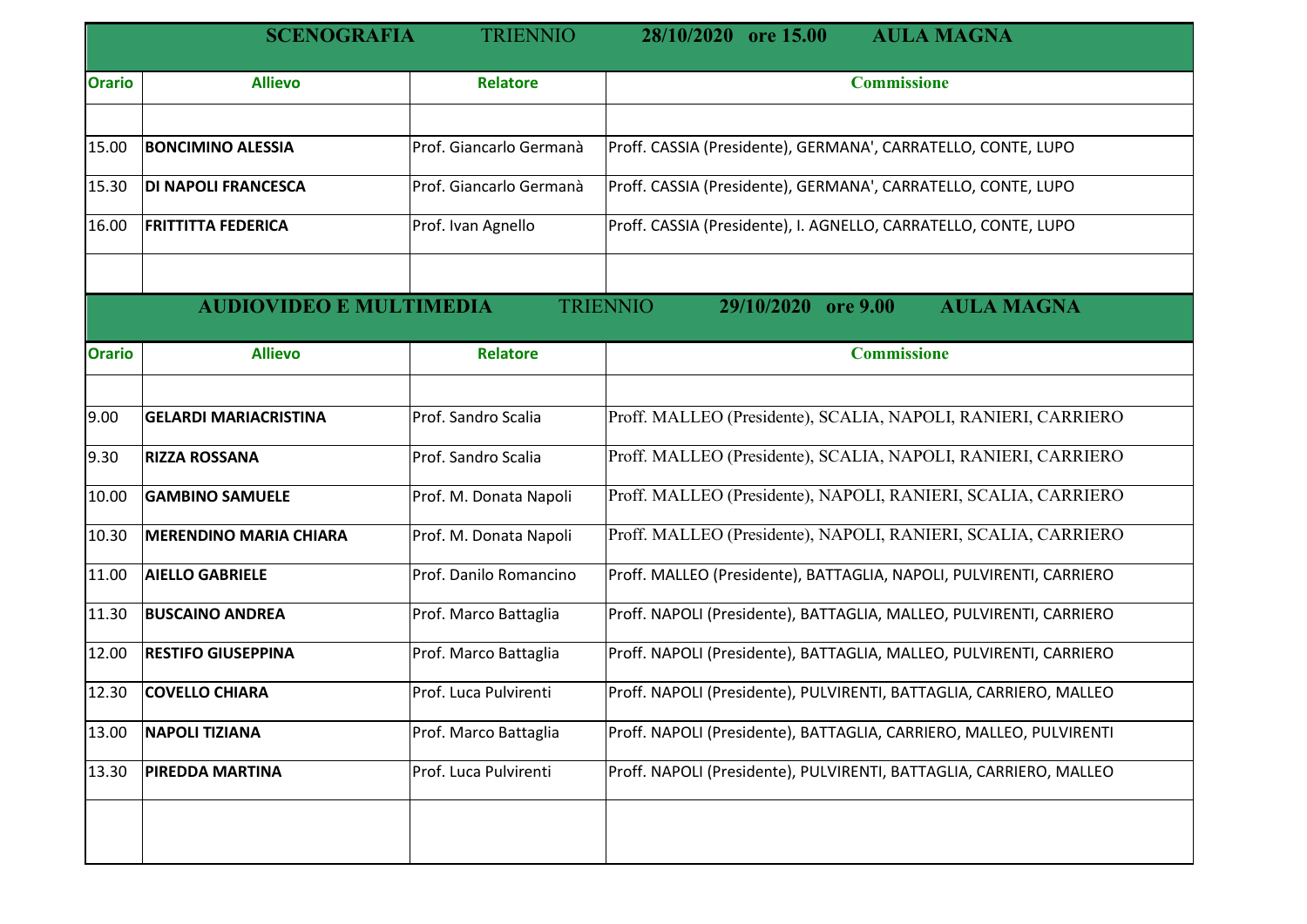|               | <b>AUDIOVIDEO E MULTIMEDIA</b>             |                        | <b>TRIENNIO</b><br><b>AULA MAGNA</b><br>29/10/2020 ore 15.00              |
|---------------|--------------------------------------------|------------------------|---------------------------------------------------------------------------|
| <b>Orario</b> | <b>Allievo</b>                             | <b>Relatore</b>        | <b>Commissione</b>                                                        |
|               |                                            |                        |                                                                           |
| 15.00         | <b>GAMBINO ANTONINO</b>                    | Prof. Gianna Di Piazza | Proff. PULVIRENTI (Presidente), G.DI PIAZZA, BATTAGLIA, DE PAOLA, RANIERI |
| 15.30         | <b>PIRAINO GIUSEPPE</b>                    | Prof. Umberto De Paola | Proff. PULVIRENTI (Presidente), DE PAOLA, BATTAGLIA, G.DI PIAZZA, RANIERI |
| 16.00         | <b>CARRARA ANDREA</b>                      | Prof. Marco Battaglia  | Proff. PULVIRENTI (Presidente), BATTAGLIA, DE PAOLA, G.DI PIAZZA, RANIERI |
|               |                                            |                        |                                                                           |
|               | <b>ARTI MULTIMEDIALI CINEMA E VIDEO</b>    |                        | <b>AULA MAGNA</b><br><b>BIENNIO</b><br>29/10/2020 ore 16.30               |
| <b>Orario</b> | <b>Allievo</b>                             | <b>Relatore</b>        | <b>Commissione</b>                                                        |
|               |                                            |                        |                                                                           |
| 16.30         | <b>GRAZIANO COMPARATO</b><br><b>SELENE</b> | Prof. Roberta Priori   | Proff. PULVIRENTI (Presidente), PRIORI, BATTAGLIA, DE PAOLA, RANIERI      |
| 17.00         | <b>LEONE ALESSANDRO</b>                    | Prof. Fabrizio Profeta | Proff. PULVIRENTI (Presidente), PROFETA, BATTAGLIA, DE PAOLA, RANIERI     |
|               |                                            |                        |                                                                           |
|               | <b>PROFESSORI SUPPLENTI</b>                |                        |                                                                           |
| 26.10         | <b>Prof. Paolo Ranieri</b>                 |                        |                                                                           |
| 27.10         | <b>Prof.ssa Antonella Conte</b>            |                        |                                                                           |
| 28.10         | Prof.ssa Maria Antonietta Malleo           |                        |                                                                           |
| 29.10         | <b>Prof. Federico Bucalossi</b>            |                        |                                                                           |